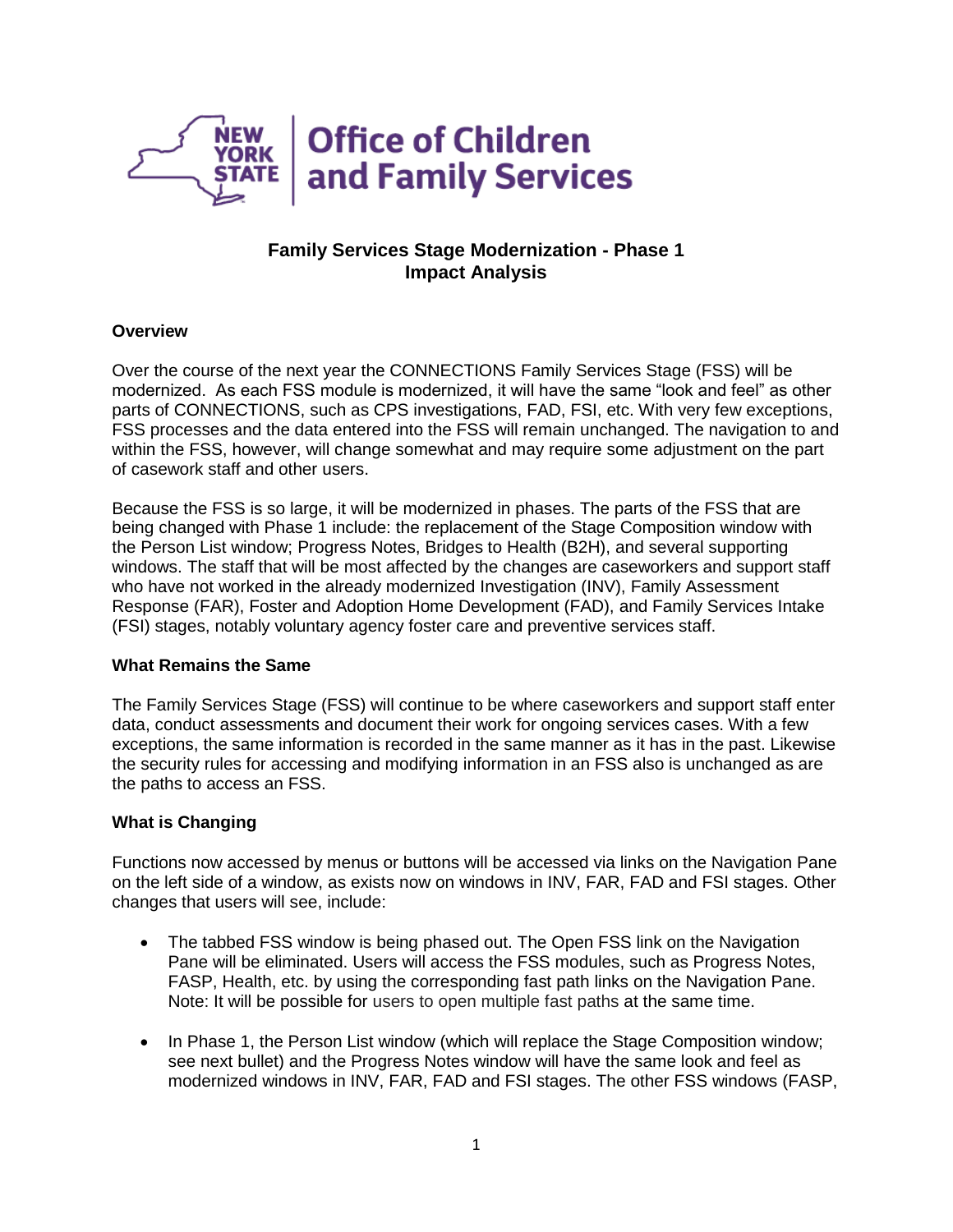Education, Health, etc.) will appear as they do today until they are modernized in subsequent phases. Again, users will access these functions via the fast path links.

- The Person List window will replace the Stage Composition tab as the data entry window for person information, including the adding/relating of persons to an FSS. At present, the FSS Person List is essentially a read-only window. There are several changes that apply to Person List window for the FSS:
	- $\circ$  WMS information and the APP REG/WMS Synch button will display on the window. The processes related to WMS remain the same.
	- $\circ$  It will no longer be possible to enter/modify information on the Person List grid; all information will be entered in fields on the Detail, Identifiers and other tabs on the window. The grid may be sorted and filtered in the same manner as other modernized grids.
	- o New Search and Add Person links on the window's Navigation Pane will replace the Add/Relate button on the Stage Composition tab.
	- $\circ$  The Address and Phone tabs will replace the Address and Phone buttons on the Stage Composition tab to access Address and Phone information.
	- $\circ$  The new Multiple Person updating feature (introduced with the modernized FSI) will replace Maintain Primary Address/Phone. A checkbox column has been added to the Person List grid to permit applying data entered into various primary address and phone fields to multiple persons.
	- $\circ$  Paste Address and Paste Phone links will display in the Address & Phone Options Section on the Navigation Pane. When used in tandem with the Multiple Person updating feature, the links serve to replace Maintain Primary Address/Phone multiple updating.
	- $\circ$  Historical Person List link replaces the View Historical Stage Comp menu item. The link will only display in the Navigation Pane if a historical person exists.
	- $\circ$  Ethnicity and Race fields will no longer be defaulted to "Not Reported." These fields will have to be explicitly addressed by users in these required fields. "Not Reported" will continue to be a value in the drop down.
	- $\circ$  Additional Detail tab, activated for the FSS when the FSI was modernized, permits the entry of information pertaining to military, pregnancy, tribal affiliation and adoption data. Many staff may not be aware of this feature.
		- The tribal section, if a race of "American Indian" is selected for a child, will also enable production of a pre-filled tribal notification letter as required under the Indian Child Welfare Act (ICWA). Note: It will still be necessary to enter Federally Recognized Tribal data on the Identifiers tab for National Youth in Transition Database (NYTD) purposes.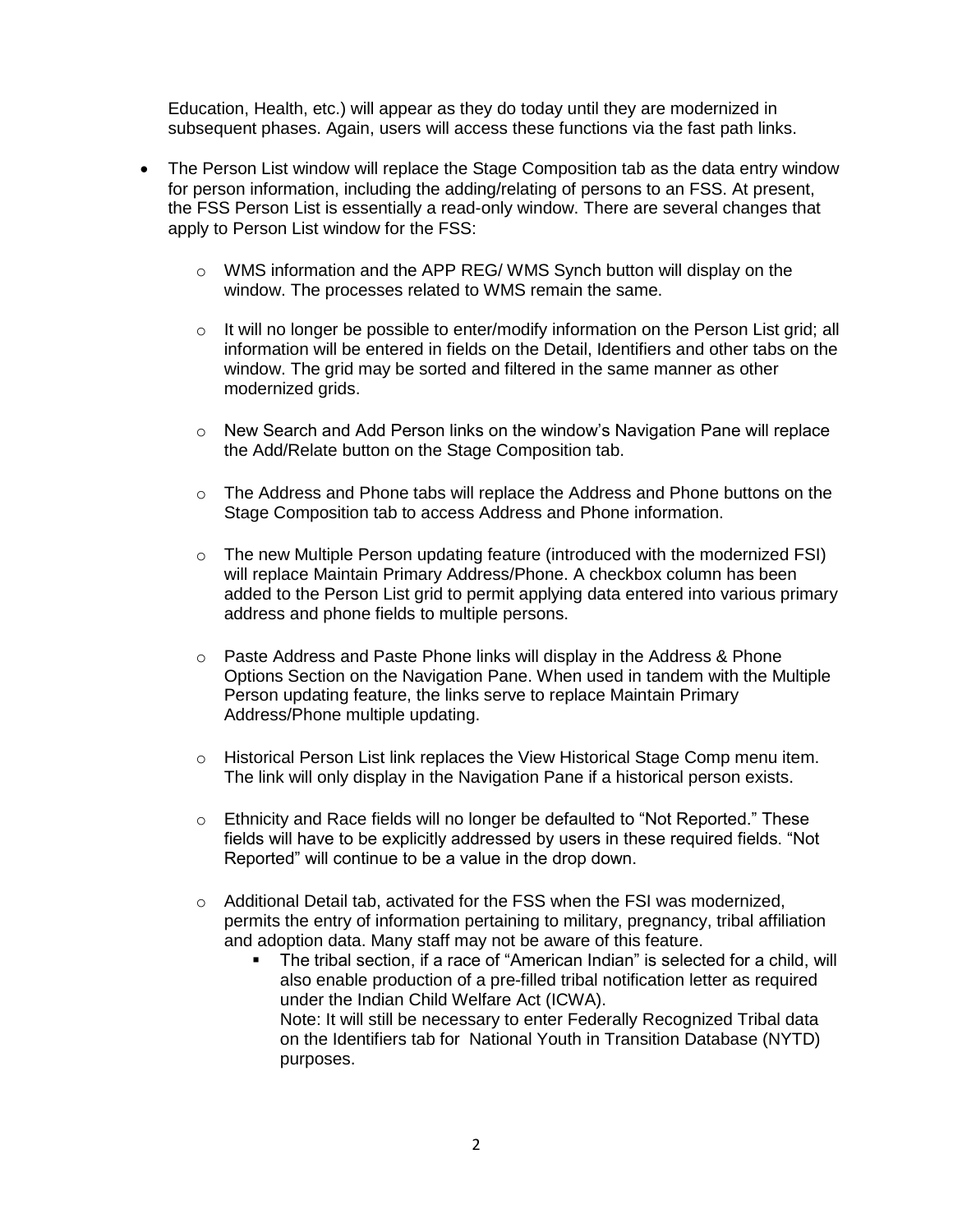- $\circ$  Some of the links on the Person List have names that are similar but not identical to the names of buttons on the current Stage Composition tab, such as:
	- **Primary/Secondary Caretaker link will replace the Caretaker button**
	- Family Relationship Matrix link will replace the Relationship Matrix button
- The Progress Notes window will have the look and feel of a modernized window (as it now does for Investigation and FAR stages). Window functionality remains the same.
- The Bridges to Health (B2H) windows, in addition to the modernized "look and feel," will have the following added features:
	- $\circ$  A Historical HCIA grid will replace the existing Historical HCIA window. It will display at the bottom the main B2H Wavier window when a record from the registrant history grid is selected that has a waiver transfer associated to it.
	- $\circ$  On the Waiver Services window, the Resource Search link will open the full Resource Search window to permit a search of the Resource Directory.
	- $\circ$  Upon entry to the CANS Scores window, only the Previous Scores grid will display (detail section hidden). When a record is selected, the Detail section will display the corresponding scores. Clicking the New button will display blank detail fields for data entry.
- The other FSS windows being modernized with Phase 1 are:
	- o Primary/Secondary Caretaker
	- o Family Relationship Matrix
	- o Compare WMS/CONX data
	- o Outside Participants
	- o End Date Stage Involvement
	- o View Family of Origin
	- o Finalize Adoption
	- o AFCARS Adoption Information
- A new Stage Summary will provide view only access to the FSS windows. The event "Stage Summary" will replace "Family Services Stage Opened" on Event Lists. Note: The event "Stage Summary" is the gateway to access INV, FAR, FAD and FSI stages as well; users will need to look at the Stage column on the Case/Stage Events grid to distinguish between the different stage summaries.

#### **Training/Documentation and Preparation Tools**

.

- Training via iLinc will be available approximately three weeks prior to implementation of the above noted changes. The class will take about two hours and will focus primarily on the changes to the Person List and include content on conducting proper person searches. Due to time constraints, it is only possible to offer this training to supervisors and/or resource users in districts and agencies who supervise staff that work primarily in the FSS and consequently would be the most unfamiliar with the structure of the new windows. It is hoped that these trained staff will assist their colleagues.
- A Job Aid will describe the changes noted above in more detail, including screen shots and step-by-step instructions.